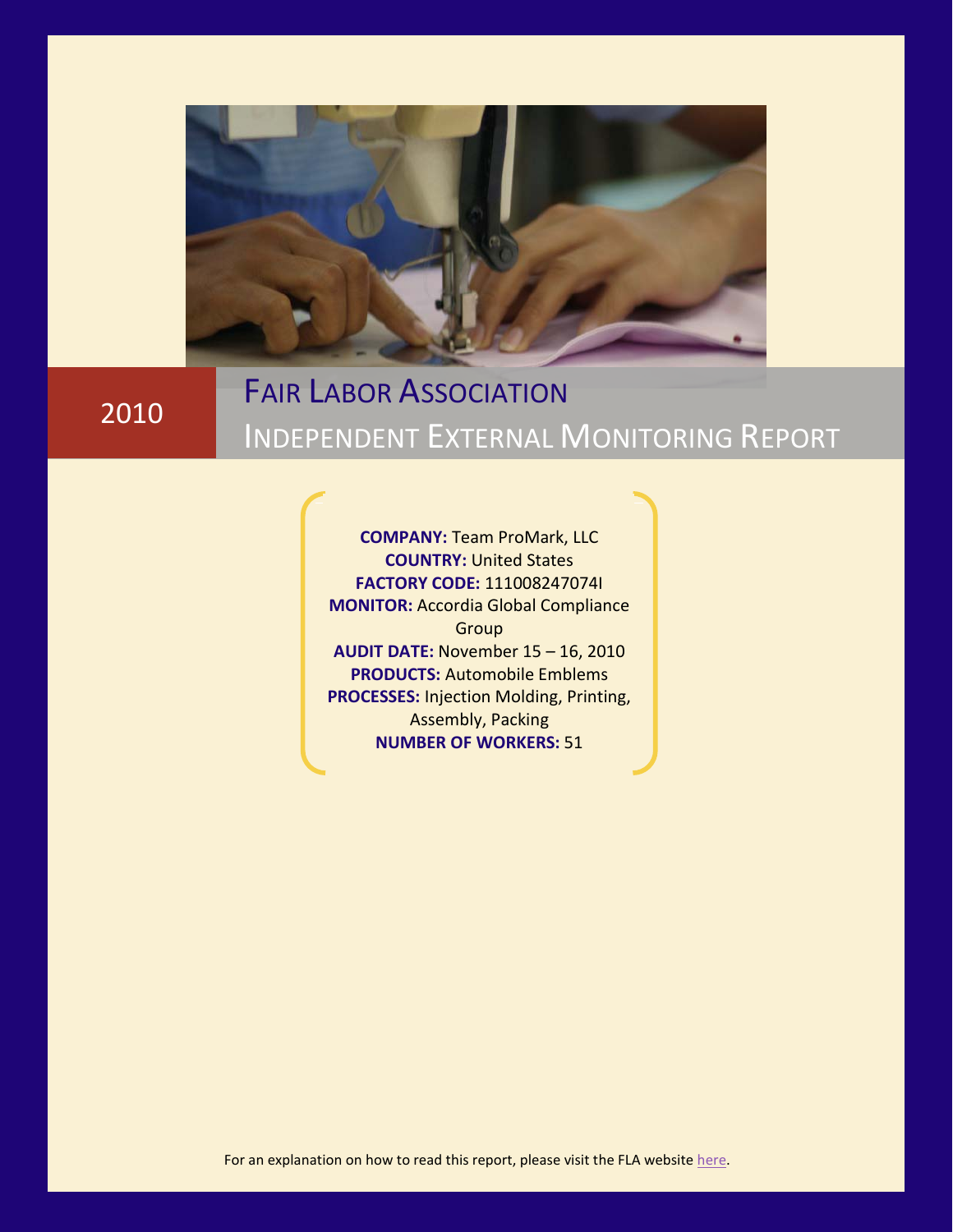

### **CONTENTS:**

| Code Awareness:                                               |  |
|---------------------------------------------------------------|--|
| Health and Safety: I. Evacuation Requirements and Procedure   |  |
| Health and Safety: J. Safety Equipment and First Aid Training |  |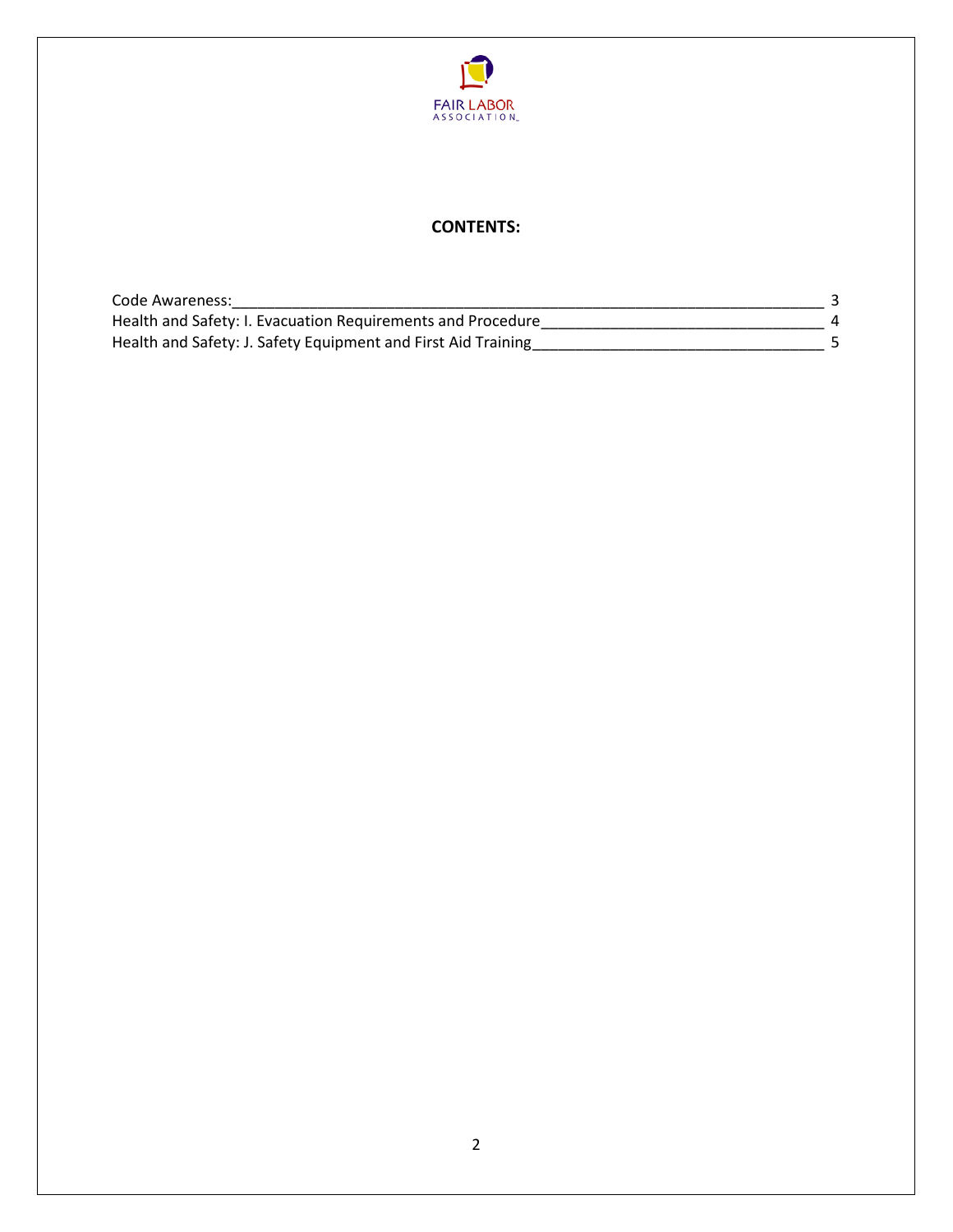

#### <span id="page-2-0"></span>**Code Awareness:**

GEN.2 Ensure that all Company factories as well as contractors and suppliers inform their employees about the workplace standards orally and through the posting of standards in a prominent place (in the local languages spoken by employees and managers) and undertake other efforts to educate employees about the standards on a regular basis.

#### **Noncompliance**

|                                  | Explanation: Monitor did not find a code posted in the facilities. Monitor did not find evidence that<br>Team ProMark (TP) has provided training and information to the factory regarding the<br>code. Workers did not have knowledge, awareness or comprehension about the code<br>based on interviews with the monitor. Monitors' interviews with management and<br>workers did not indicate that training on code awareness has been done. |
|----------------------------------|-----------------------------------------------------------------------------------------------------------------------------------------------------------------------------------------------------------------------------------------------------------------------------------------------------------------------------------------------------------------------------------------------------------------------------------------------|
| <b>Plan Of</b><br><b>Action:</b> | 1. The Team ProMark Code of Conduct has been posted in the workplace for [Factory<br>name] employee reference. This step is complete as of February 1, 2011.                                                                                                                                                                                                                                                                                  |
|                                  | 2. The orientation procedures for employees will be updated to include an awareness<br>review of customer conduct standards, including a review of the TP Code of Conduct.<br>The target date for completion of this task is March 1, 2011.                                                                                                                                                                                                   |
| <b>Deadline</b><br>Date:         | 03/01/2011                                                                                                                                                                                                                                                                                                                                                                                                                                    |
| <b>Action</b><br>Taken:          |                                                                                                                                                                                                                                                                                                                                                                                                                                               |
| Plan<br>Complete:                | <b>No</b>                                                                                                                                                                                                                                                                                                                                                                                                                                     |
| Plan<br>Complete<br>Date:        |                                                                                                                                                                                                                                                                                                                                                                                                                                               |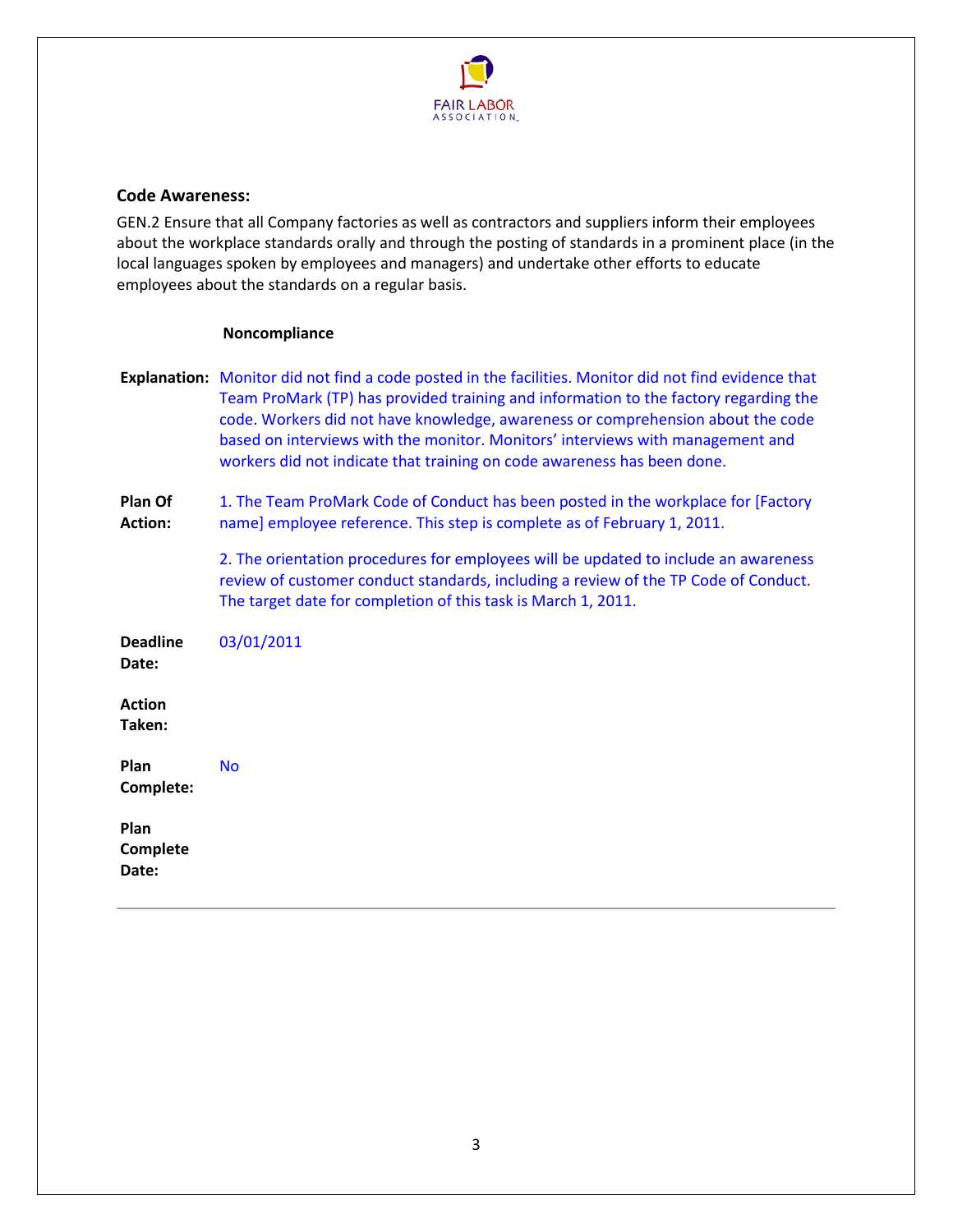

#### <span id="page-3-0"></span>**Health and Safety: Evacuation Requirements and Procedure**

H&S.9 All applicable legally required or recommended elements of safe evacuation (such as posting of evacuation plans, the installation and maintenance of an employee alarm and emergency lighting systems, ensuring aisles/exits are not blocked and that workers are not blocked within their workstations, employee education, evacuation procedures, etc.) shall be complied with. Workers shall be trained in evacuation procedures. Alarm systems shall be regularly tested and evacuation drills shall be undertaken at least annually. (S)

#### **Noncompliance**

| <b>Explanation:</b> Facility has not conducted an emergency evacuation drill within the past 12 months |
|--------------------------------------------------------------------------------------------------------|
| according to management and worker interviews.                                                         |

**Plan Of Action:**  A review of known OSHA standards by [Factory name] could not confirm a requirement for regular conduct of an evacuation drill. Currently, an evacuation plan is posted at multiple locations throughout the workplace; the plan is reviewed with all employees at the time of hire. This practice is already in place and was at the time of the conducted audit. Going forward, formal safety training with all active employees will be conducted on an annual basis and a review of evacuation plans will be made a regular aspect of the training curriculum.

**Deadline Date:**  07/01/2011 **Action Taken: Plan Complete:**  No

**Plan Complete Date:**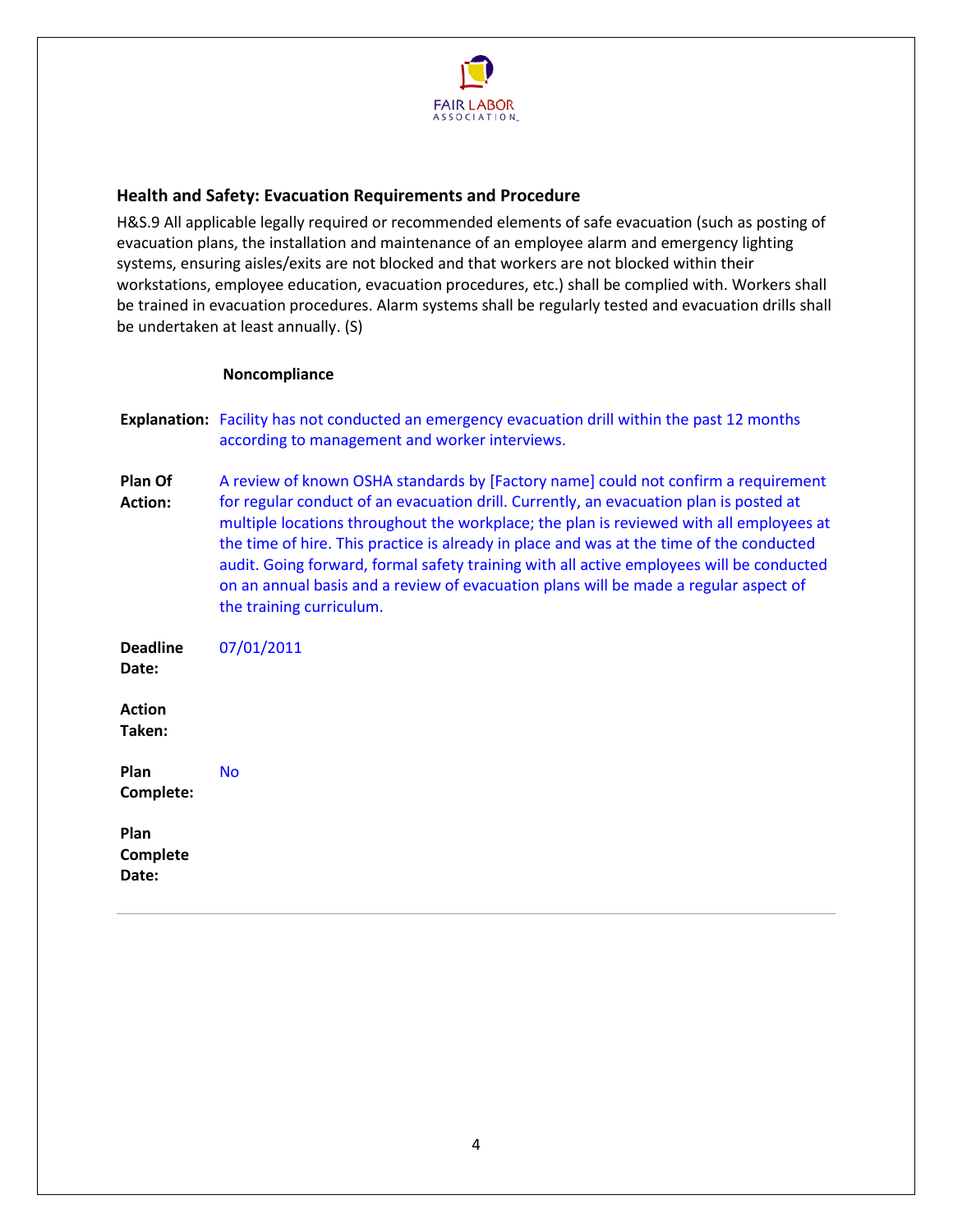

#### <span id="page-4-0"></span>**Health and Safety: Safety Equipment and First Aid Training**

H&S.10 All safety and medical equipment (such as fire fighting equipment, first aid kits, etc.) shall be available in sufficient numbers throughout the factory, maintained and stocked as prescribed and easily accessible to workers. A sufficient number of workers shall be trained in first aid and fire fighting techniques. (S)

#### **Noncompliance**

**Explanation:** 1. Monitor found that no first aid training and certification of any workers has been conducted. 29CFR1910.151

> 2. Monitor found that no fire extinguisher training has occurred. Annual training is required by OSHA 29CFR1910.157.

3. Monitor found inadequate first aid supplies in the main facility (molding) by inspection of first aid kits. 29CFR1910.151

4. Monitor found that there is no eye wash equipment for use by workers near the fork truck battery-charging station. 29CFR1910.151

**Plan Of Action:**  1. This requirement was reviewed in light of the referenced OSHA requirement, and with the [Factory name] business insurance carrier. It was confirmed that contrary to the request, training or certification of any workers in first aid or CPR at [Factory name] is NOT a requirement. Specifically, as detailed on www.osha.gov, "Employers are required by OSHA 29 CFR 1910.151 to have a person or persons adequately trained to render first aid for WORKSITES THAT ARE NOT IN NEAR PROXIMITY TO AN INFIRMARY, CLINIC, OR HOSPITAL." The business insurance carrier confirmed this, stating that since an urgent care provider is within 15 minutes of the facility at all times, this requirement does NOT exist for [Factory name]. Given this position and the lack of a requirement, [Factory name] has chosen NOT to provide training to any employees in first aid or CPR to limit potential legal liability in administering the same.

> 2. Contrary to the stated finding, fire extinguisher training IS conducted with all new hires, and this fact was discussed with the auditors at the time of the audit summary. Documentation is maintained for all employees of such training. However, we do not currently conduct annual training of the same. Going forward, formal safety training with all active employees will be conducted on an annual basis, and a review of fire extinguisher use will be made a regular aspect of the training curriculum. The target date for completion of this task is July 1, 2011.

> 3. First aid kits have been reviewed for deficiencies as compared to the requirements specified in ANSI Z308.1-2003. Such deficiencies will be corrected, with a target completion date of March 1, 2011.